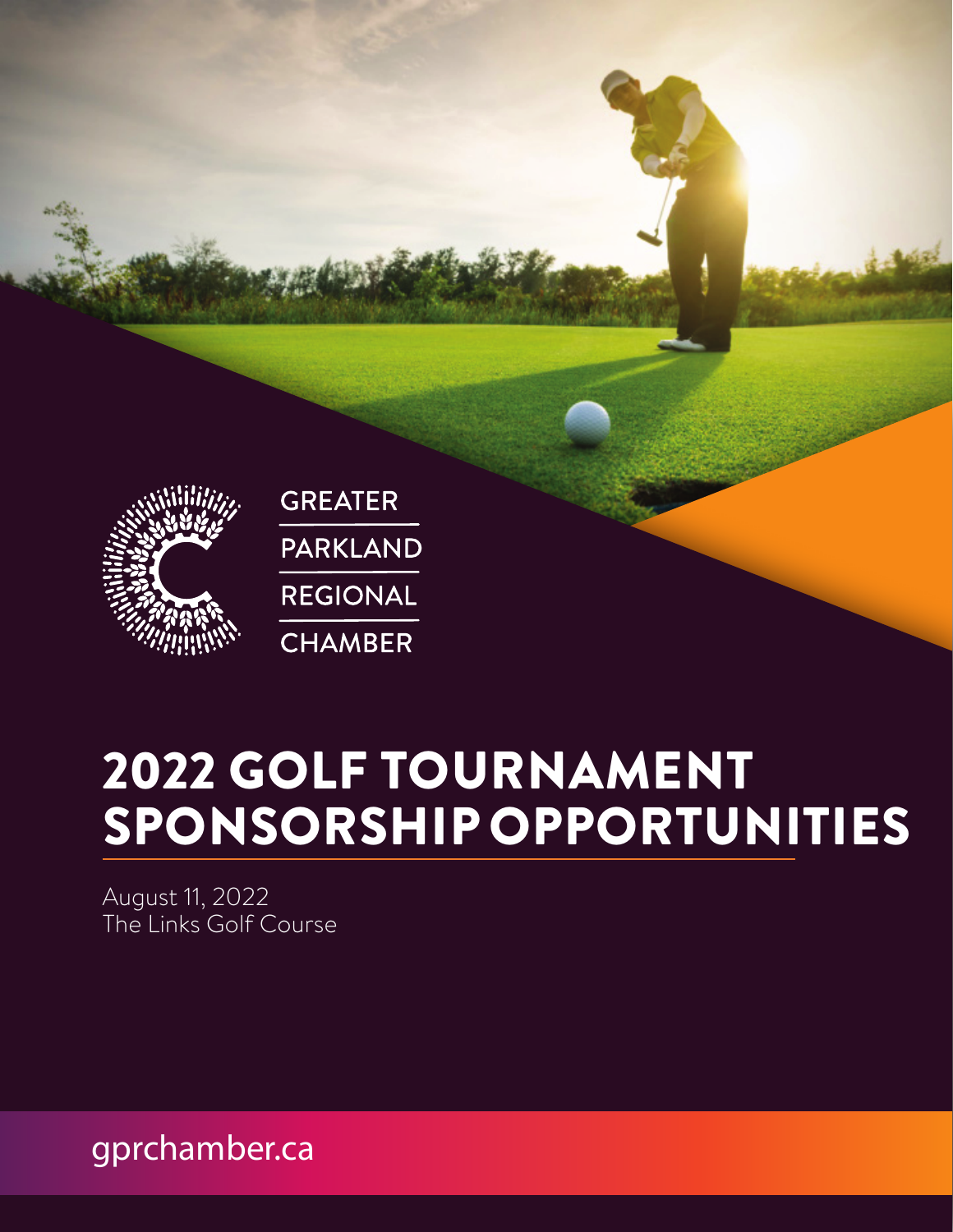

#### **Golf Cart Sponsor - (SOLD OUT)**

- Two complimentary golfers (\$370 value).
- Recognition as Golf Cart Sponsor with logo on signage beside carts.
- Opportunity to have logo displayed on carts.
- 8-week banner advertising on Chamber website (\$800 value).
- Recognition as Golf Cart Sponsor with logo on the event page.
- Verbal acknowledgment at the event.
- Opportunity to display signage/retractable display at registration area.
- Logo recognition on table toppers at banquet.

#### **Trophy Sponsor - (SOLD OUT)**

- Logo placement on two (2) trophies, provided by the Chamber, which are given to the Most Honest and Best Team. The teams will display the trophy in their workplace for one year until the next golf tournament.
- Verbal acknowledgment at the event.
- Recognition as Trophy Sponsor with logo on the event page.
- Logo recognition on table toppers at banquet.

### **Mulligan Sponsor - (SOLD OUT)**

- One complimentary golfer (\$185 value).
- Opportunity to place logo/company name and/or promotion on Mulligan tickets.
- Recognition as Mulligan Sponsor with logo on the event page.
- 4-week banner advertising on Chamber website (\$400).
- Verbal acknowledgment at the event.
- Opportunity to display signage/retractable display at mulligan sales table.
- Logo recognition on table toppers and sign at banquet.